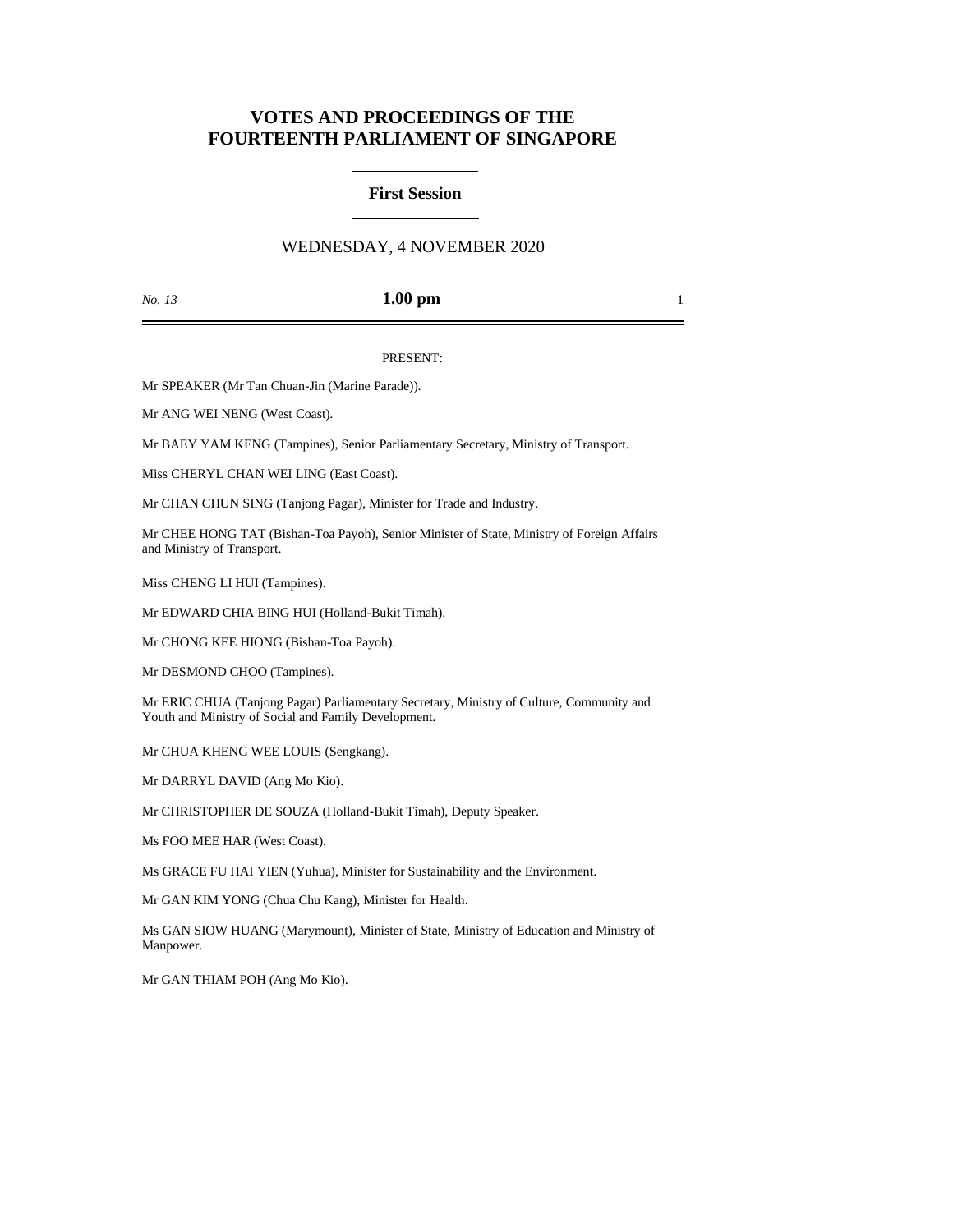Mr GERALD GIAM YEAN SONG (Aljunied).

Mr DERRICK GOH (Nee Soon).

Ms HE TING RU (Sengkang).

Mr HENG CHEE HOW (Jalan Besar), Senior Minister of State, Ministry of Defence.

Mr HENG SWEE KEAT (East Coast), Deputy Prime Minister, Coordinating Minister for Economic Policies and Minister for Finance.

Mr SHAWN HUANG WEI ZHONG (Jurong).

Ms INDRANEE RAJAH (Tanjong Pagar), Minister, Prime Minister's Office, Second Minister for Finance, Second Minister for National Development and Leader of the House.

Mr S ISWARAN (West Coast), Minister for Communications and Information and Minister-in-charge of Trade Relations.

Dr JANIL PUTHUCHEARY (Pasir Ris-Punggol), Senior Minister of State, Ministry of Communications and Information and Ministry of Health and Government Whip.

Dr AMY KHOR LEAN SUAN (Hong Kah North), Senior Minister of State, Ministry of Sustainability and the Environment and Ministry of Transport.

Dr KOH POH KOON (Tampines), Senior Minister of State, Ministry of Health.

Mr KWEK HIAN CHUAN HENRY (Kebun Baru).

Mr DESMOND LEE (West Coast), Minister for National Development and Minister-in-charge of Social Services Integration.

Mr LEE HSIEN LOONG (Ang Mo Kio), Prime Minister.

Mr LEONG MUN WAI (Non-Constituency Member).

Mr LIANG ENG HWA (Bukit Panjang).

Mr LIM BIOW CHUAN (Mountbatten).

Assoc Prof JAMUS JEROME LIM (Sengkang).

Ms SYLVIA LIM (Aljunied).

Dr LIM WEE KIAK (Sembawang).

Ms LOW YEN LING (Chua Chu Kang), Minister of State, Ministry of Culture, Community and Youth and Ministry of Trade and Industry.

Ms MARIAM JAAFAR (Sembawang).

Mr MASAGOS ZULKIFLI B M M (Tampines), Minister for Social and Family Development, Second Minister for Health and Minister-in-charge of Muslim Affairs.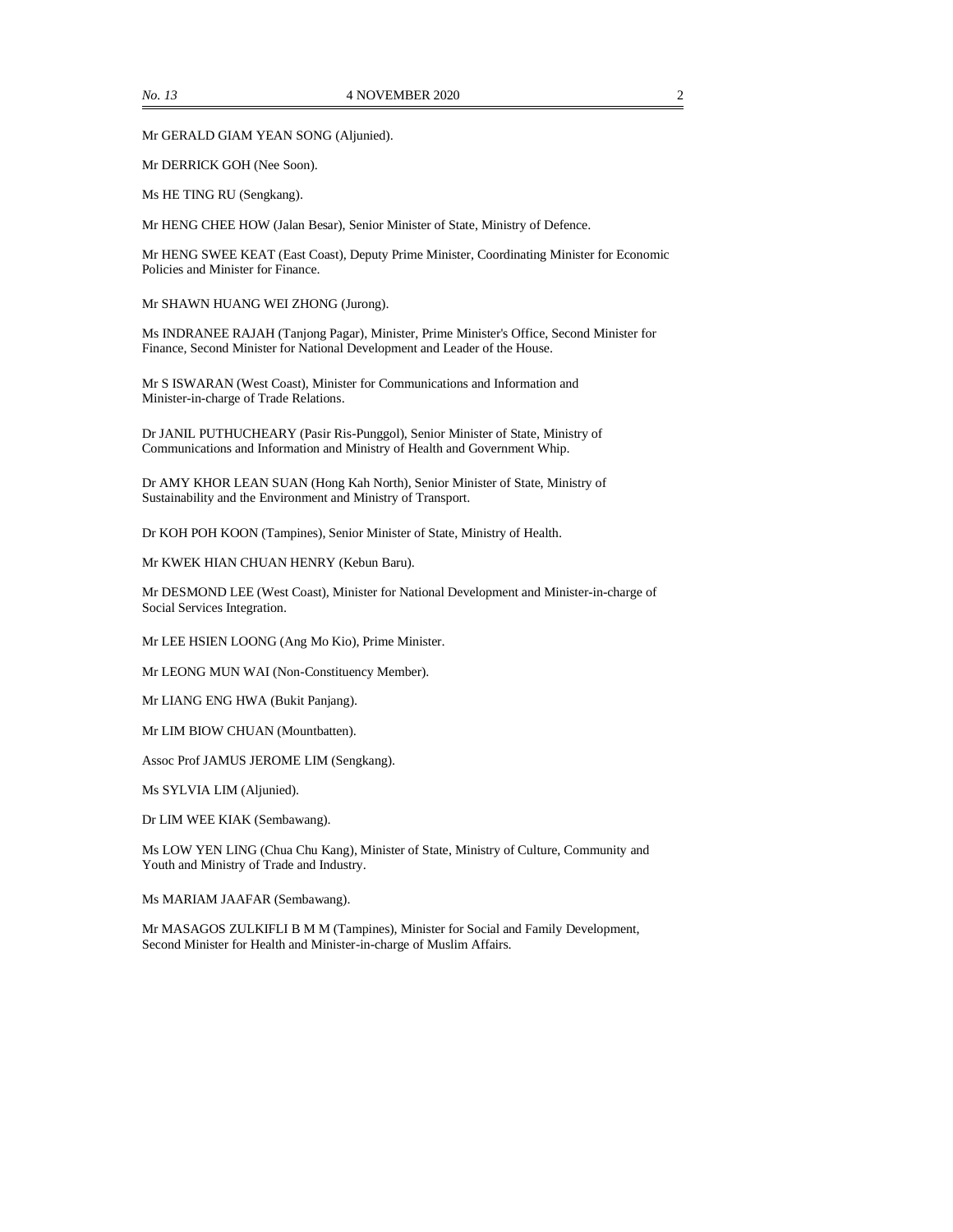Mr MOHD FAHMI BIN ALIMAN (Marine Parade).

Mr MUHAMAD FAISAL ABDUL MANAP (Aljunied).

Assoc Prof Dr MUHAMMAD FAISHAL IBRAHIM (Nee Soon), Minister of State, Ministry of Home Affairs and Ministry of National Development.

Mr MURALI PILLAI (Bukit Batok).

Ms NADIA AHMAD SAMDIN (Ang Mo Kio).

Dr NG ENG HEN (Bishan-Toa Payoh), Minister for Defence.

Ms NG LING LING (Ang Mo Kio).

Mr LOUIS NG KOK KWANG (Nee Soon).

Miss RACHEL ONG (West Coast).

Mr ONG YE KUNG (Sembawang), Minister for Transport.

Ms JOAN PEREIRA (Tanjong Pagar).

Mr LEON PERERA (Aljunied).

Ms DENISE PHUA LAY PENG (Jalan Besar).

Ms HAZEL POA (Non-Constituency Member).

Ms POH LI SAN (Sembawang).

Mr PRITAM SINGH (Aljunied), Leader of the Opposition.

Ms RAEESAH KHAN (Sengkang).

Ms RAHAYU MAHZAM (Jurong), Parliamentary Secretary, Ministry of Health.

Mr SAKTIANDI SUPAAT (Bishan-Toa Payoh).

Mr SEAH KIAN PENG (Marine Parade).

Mr K SHANMUGAM (Nee Soon), Minister for Home Affairs and Minister for Law.

Mr SHARAEL TAHA (Pasir Ris-Punggol).

Ms SIM ANN (Holland-Bukit Timah), Senior Minister of State, Ministry of Communications and Information and Ministry of National Development and Deputy Government Whip.

Mr SITOH YIH PIN (Potong Pasir).

Ms HANY SOH (Marsiling-Yew Tee).

Ms SUN XUELING (Punggol West), Minister of State, Ministry of Education and Ministry of Social and Family Development.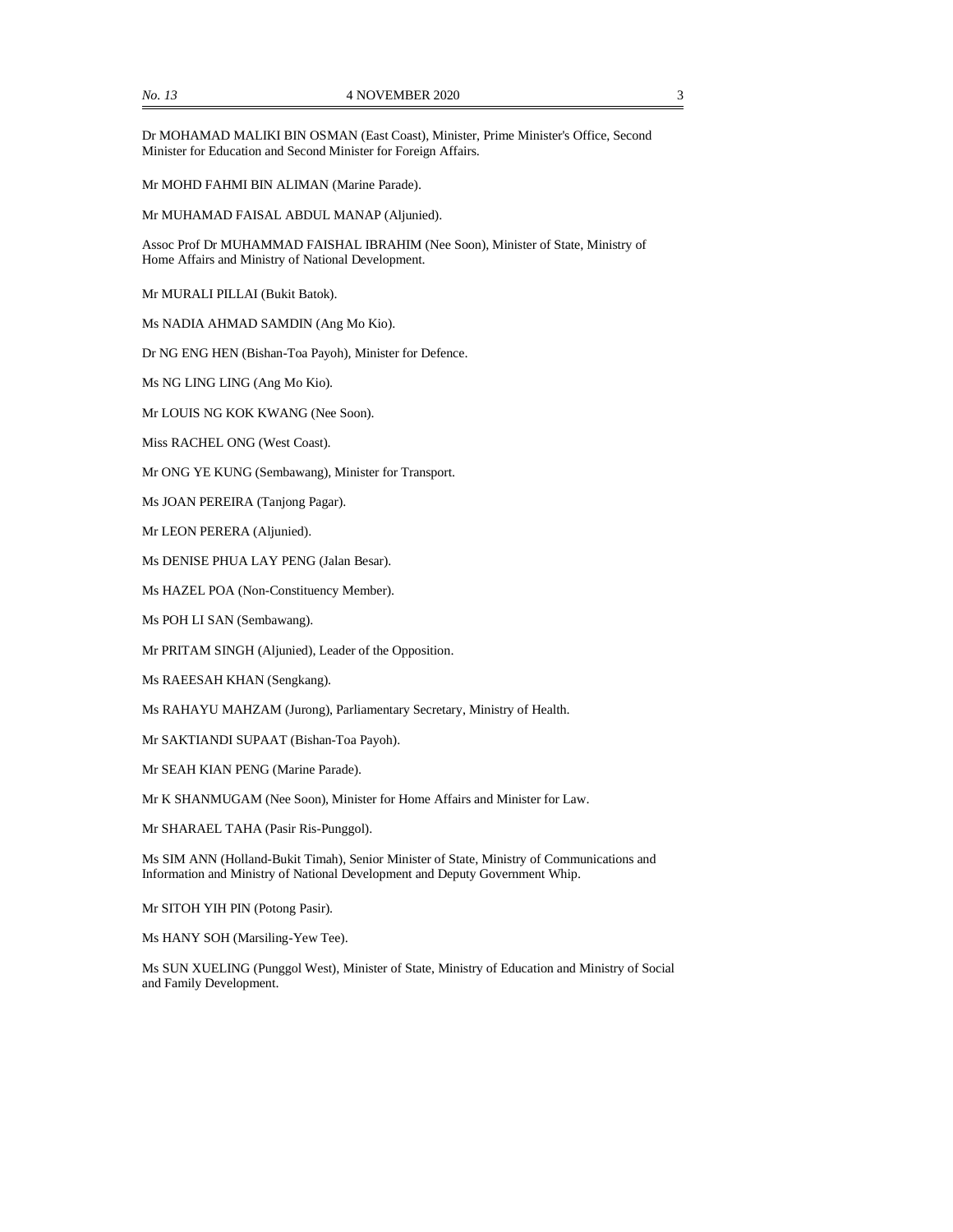Mr ALVIN TAN (Tanjong Pagar), Minister of State, Ministry of Culture, Community and Youth and Ministry of Trade and Industry.

Ms CARRIE TAN (Nee Soon).

Mr DENNIS TAN LIP FONG (Hougang).

Mr DESMOND TAN (Pasir Ris-Punggol), Minister of State, Ministry of Home Affairs and Ministry of Sustainability and the Environment.

Ms JESSICA TAN SOON NEO (East Coast), Deputy Speaker.

Mr TAN KIAT HOW (East Coast), Minister of State, Prime Minister's Office and Ministry of National Development.

Dr TAN SEE LENG (Marine Parade), Minister, Prime Minister's Office, Second Minister for Manpower and Second Minister for Trade and Industry.

Dr TAN WU MENG (Jurong).

Mr PATRICK TAY TECK GUAN (Pioneer).

Mr TEO CHEE HEAN (Pasir Ris-Punggol), Senior Minister and Coordinating Minister for National Security.

Mrs JOSEPHINE TEO (Jalan Besar), Minister for Manpower and Second Minister for Home Affairs.

Mr THARMAN SHANMUGARATNAM (Jurong), Senior Minister and Coordinating Minister for Social Policies.

Ms TIN PEI LING (MacPherson).

Mr EDWIN TONG CHUN FAI (Marine Parade), Minister for Culture, Community and Youth and Second Minister for Law.

Mr VIKRAM NAIR (Sembawang).

Dr VIVIAN BALAKRISHNAN (Holland-Bukit Timah), Minister for Foreign Affairs.

Dr WAN RIZAL (Jalan Besar).

Mr DON WEE (Chua Chu Kang).

Mr LAWRENCE WONG (Marsiling-Yew Tee), Minister for Education and Second Minister for Finance.

Mr XIE YAO QUAN (Jurong).

Mr ALEX YAM ZIMING (Marsiling-Yew Tee).

Ms YEO WAN LING (Pasir Ris-Punggol).

Mr YIP HON WENG (Yio Chu Kang).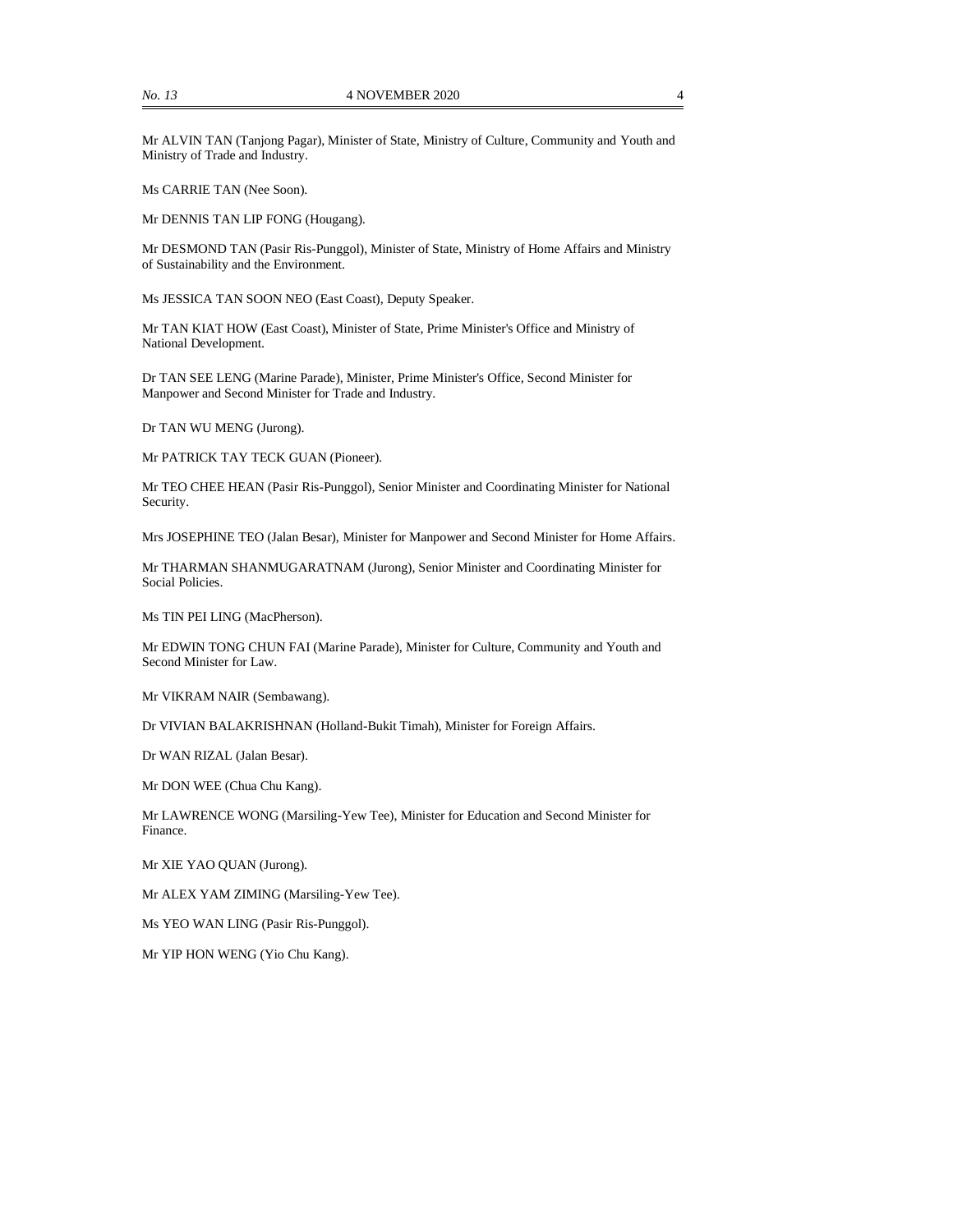Mr MELVIN YONG YIK CHYE (Radin Mas).

Mr ZAQY MOHAMAD (Marsiling-Yew Tee), Senior Minister of State, Ministry of Defence and Ministry of Manpower and Deputy Leader of the House.

Mr ZHULKARNAIN ABDUL RAHIM (Chua Chu Kang).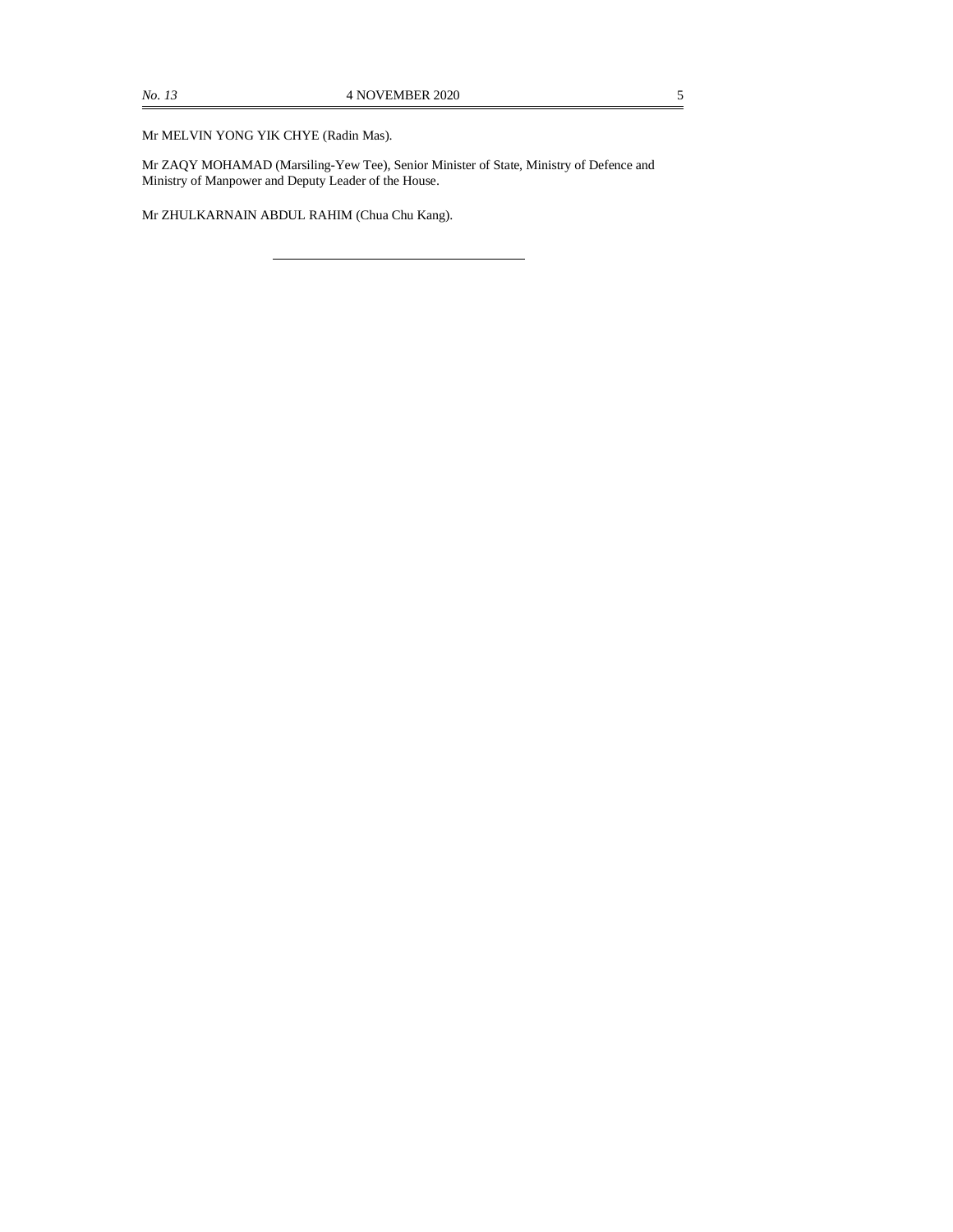- 1 10 Questions for Oral Answer were answered during Question Time.
- 2 Suspension of Standing Orders (Leader of the House) Motion made, and Question put Resolved, "That, notwithstanding the Standing Orders:
	- (a) the Minister for Home Affairs and Law may, in his statement on the Parti Liyani case, give Parliament a full account of the conduct of the police officers and prosecutors involved in that case, and clarifications may be sought and given on the account given by the Minister; and
	- (b) Members may refer to and discuss the account given by the Minister when the motion standing in the name of Ms Sylvia Lim is under consideration by Parliament.".
- 3 Ministerial Statement Review of the Case of *Parti Liyani v Public Prosecutor* [2020] SGHC 187 – (Minister for Law and Home Affairs).
- 4 Singapore's Justice System (Ms Sylvia Lim) Motion made, and Question proposed "That this House affirms that fairness, access and independence are cornerstones of Singapore's justice system and calls on the Government to recognise and remedy its shortcomings in order to enhance justice for all, regardless of means or social status, including facilitating a review of the justice system."; Debate arising.
- 5 Exempted Business (Leader of the House) Motion made, and Question put Resolved, "That the proceedings on the business set down on the Order Paper for today be exempted at this day's sitting from the provisions of Standing Order No. 2.".
- 6 Singapore's Justice System (Ms Sylvia Lim) Debate resumed on Question "That this House affirms that fairness, access and independence are cornerstones of Singapore's justice system and calls on the Government to recognise and remedy its shortcomings in order to enhance justice for all, regardless of means or social status, including facilitating a review of the justice system.".
- 7 Time Limit for Speeches (Leader of the House) (with the consent of Mr Speaker and the general assent of Members present) – Motion made, and Question put – Resolved, "That the proceedings on the item under discussion be exempted from the provisions of Standing Order No. 48(8) to remove the time limit in respect of Mr Murali Pillai's speech.".
- 8 Singapore's Justice System (Ms Sylvia Lim) Debate resumed on Question "That this House affirms that fairness, access and independence are cornerstones of Singapore's justice system and calls on the Government to recognise and remedy its shortcomings in order to enhance justice for all, regardless of means or social status, including facilitating a review of the justice system.".

Amendments proposed:

- (1) In line 1, to delete "affirms" and insert "recognises";
- (2) In line 3, to delete "calls on the Government to recognise" and insert "affirms the Government's continuous efforts since Independence to build a fair and just society";
- (3) In line 3, to delete "its shortcomings" and insert "any shortcoming";
- (4) In line 4, after the words "regardless of" to insert the words "race, language, religion, economic"; and
- (5) In line 5, to delete ", including facilitating a review of the justice system" and insert a full-stop. – (Mr Murali Pillai).

Debate resumed on Question, "The Question is the amendments as moved by Mr Murali Pillai."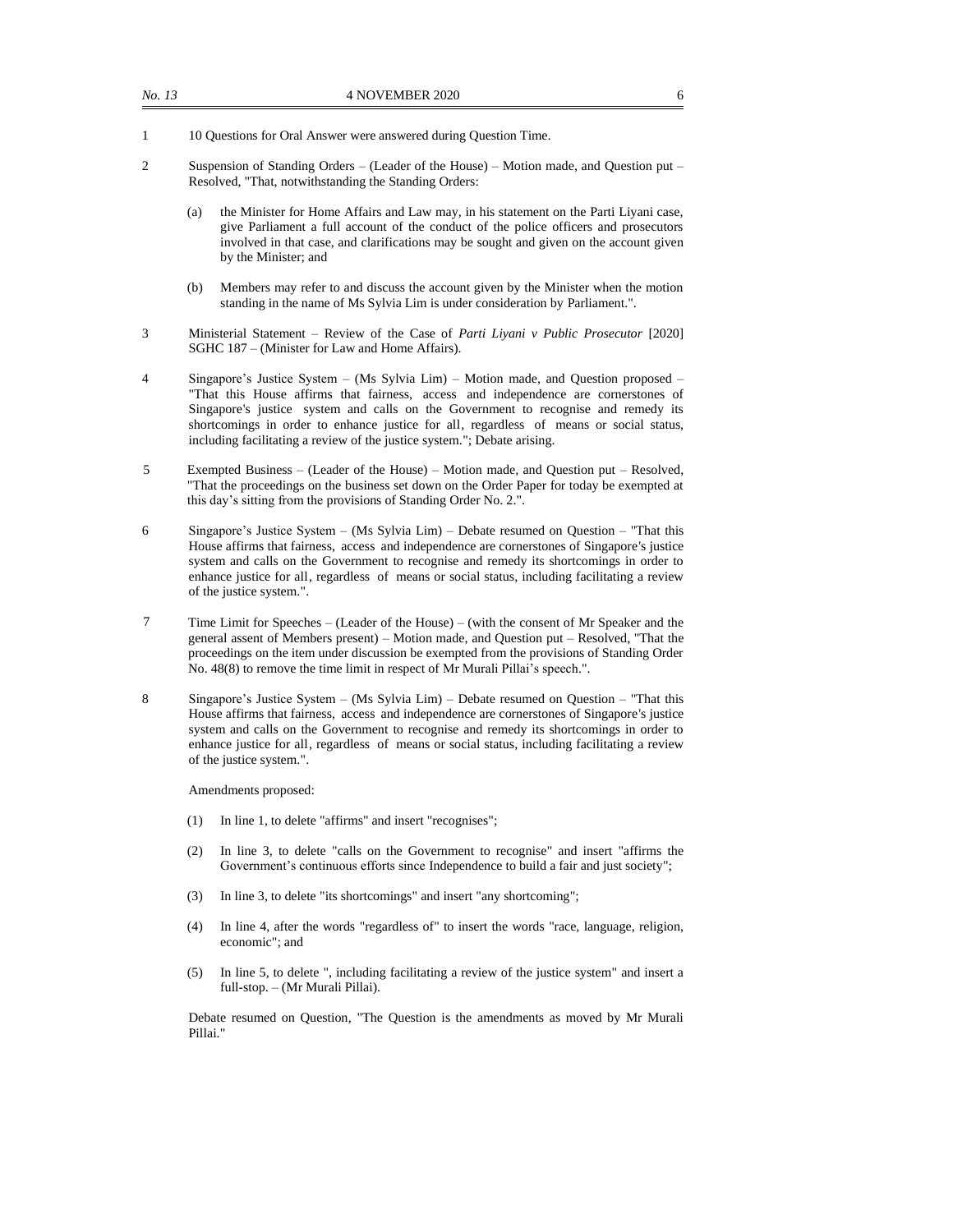Question, "That amendment number (1) be made.", put, and agreed to.

Question, "That amendment number (2) be made.", put, and agreed to with the following Members dissenting:-

Mr Chua Kheng Wee Louis (Sengkang) Mr Gerald Giam Yean Song (Aljunied) Ms He Ting Ru (Sengkang) Mr Leong Mun Wai (Non-Constituency Member) Assoc Prof Jamus Jerome Lim (Sengkang) Ms Sylvia Lim (Aljunied) Mr Muhamad Faisal Abdul Manap (Aljunied) Mr Leon Perera (Aljunied) Ms Hazel Poa (Non-Constituency Member) Mr Pritam Singh (Aljunied) Ms Raeesah Khan (Sengkang) Mr Dennis Tan Lip Fong (Hougang)

Question, "That amendment number (3) be made.", put, and agreed to with the following Members dissenting:-

Mr Chua Kheng Wee Louis (Sengkang) Mr Gerald Giam Yean Song (Aljunied) Ms He Ting Ru (Sengkang) Mr Leong Mun Wai (Non-Constituency Member) Assoc Prof Jamus Jerome Lim (Sengkang) Ms Sylvia Lim (Aljunied) Mr Muhamad Faisal Abdul Manap (Aljunied) Mr Leon Perera (Aljunied) Ms Hazel Poa (Non-Constituency Member) Mr Pritam Singh (Aljunied) Ms Raeesah Khan (Sengkang) Mr Dennis Tan Lip Fong (Hougang)

Question, "That amendment number (4) be made.", put, and agreed to.

Question, "That amendment number (5) be made.", put, and agreed to with the following Members dissenting:-

Mr Chua Kheng Wee Louis (Sengkang) Mr Gerald Giam Yean Song (Aljunied) Ms He Ting Ru (Sengkang) Mr Leong Mun Wai (Non-Constituency Member) Assoc Prof Jamus Jerome Lim (Sengkang) Ms Sylvia Lim (Aljunied) Mr Muhamad Faisal Abdul Manap (Aljunied) Mr Leon Perera (Aljunied) Ms Hazel Poa (Non-Constituency Member) Mr Pritam Singh (Aljunied) Ms Raeesah Khan (Sengkang) Mr Dennis Tan Lip Fong (Hougang)